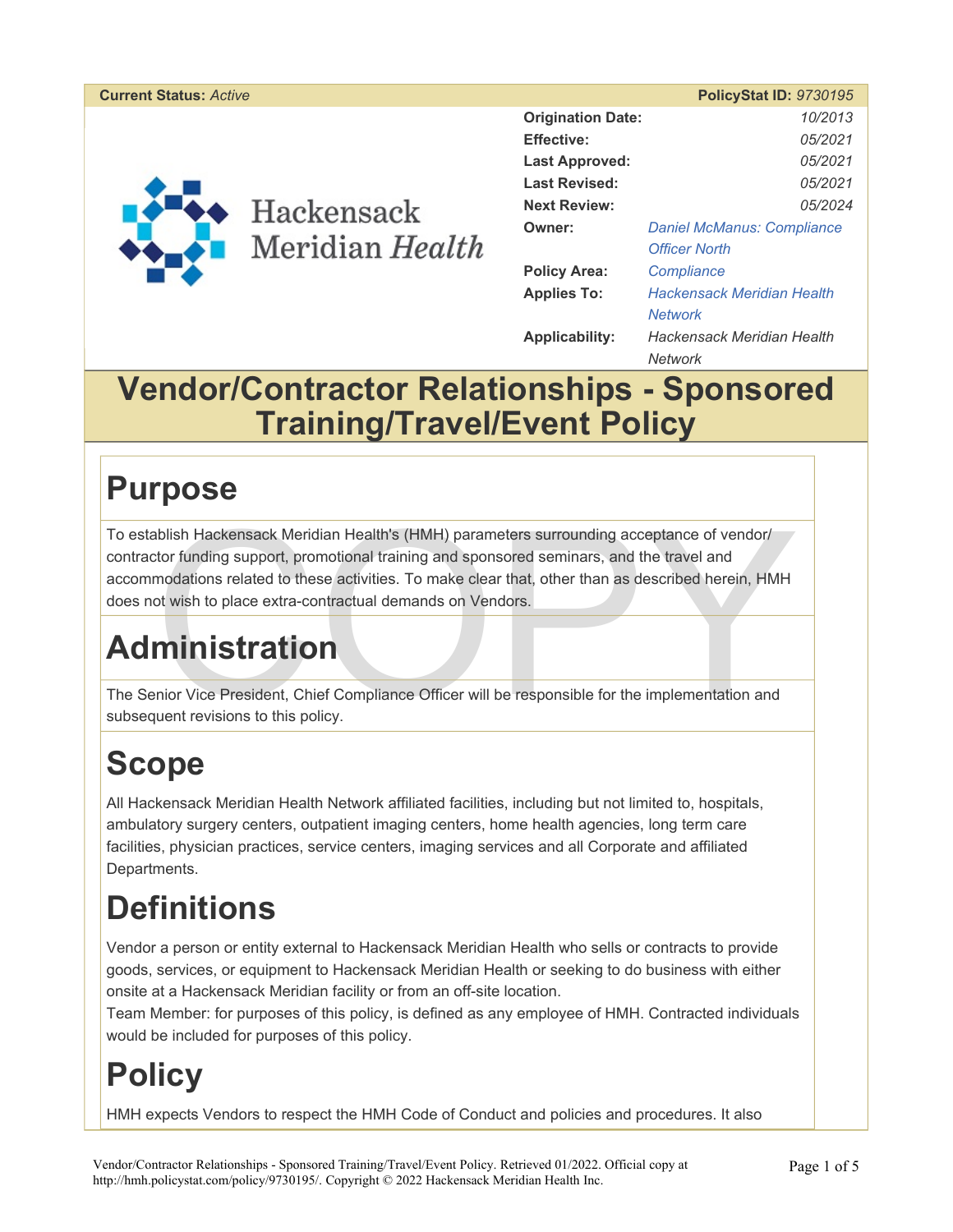encourages Vendors to commit in contracts with HMH to adhere to the provisions of the Code of Conduct and policies and procedures which address Vendor interactions with HMH team members and facilities. Vendors who wish to report a violation of this policy are encouraged to call the Compliance ComplyLine. HMH also encourages its Vendors to have an ethics and compliance program, a code of conduct, or other policies and programs demonstrating their commitment to ethical business practices.

- 1. HMH will comply with The PhRMA Code on interactions with Healthcare Professionals and the Advanced Code of Ethics.
- 2. HMH also expects Vendors and applicable team members to comply with the New Jersey Rule identified as Limitations On and Obligations Associated with Acceptance of Compensation from Pharmaceutical Manufacturers by Prescribers" (N.J.A.C. 13:45J) in terms of offering and accepting any benefits and their permissible amounts as defined in that Rule.
- 3. The only permissible arrangements for Vendor funding of events are those listed below unless an exception is approved in writing by the CEO and Chief Compliance Officer.

HMH may accept funds from Vendors to help underwrite the cost of educational programs sponsored at least in part by the facility , provided that:

- Facility is the sponsor of the Educational Event;
- Educational content and speakers are determined by the facility and not the Vendor;
- Primary purpose and content are for education and not a marketing vehicle for the Vendor;
- Educational Event funds are not connected with any other business transaction;
- Facility and the Vendor enter into a written agreement; and
- Educational Event is otherwise legitimate and bone fide.
- Interior Juncains Event funds are not connected with any other business transaction;<br>ducational Event funds are not connected with any other business transaction;<br>cility and the Vendor enter into a written agreement; and<br>d 1. Research Grants – HMH must not contract with a Vendor for goods or services and at the same time obligate Vendor to provide funding for research grants in connection with its agreement to provide such goods and/or services. HMH may accept funds from Vendors to help underwrite the cost of research grants sponsored at least in part by the facility.
- 2. Gifts A gift from a Vendor to a HMH facility as defined in Scope section herein is permissible provided such gift was not solicited and is not provided in connection with a decision to buy products and/or services from the Vendor. This section applies solely to the gifts to the facilities described and not to individual team members. Gifts to team members are addressed in the HMH Code of Conduct.

A Vendor may fund a reception or meal at a meeting or conference provided such is done pursuant to an offer made by the Vendor and not pursuant to a request by HMH.

- 3. Charitable Functions a Vendor may be asked to support fundraising efforts on behalf of HMH. These efforts will be coordinated through the Purchasing department and in no case will a decision to do business or a continued business relationship from a particular Vendor is contingent upon a Vendor's contribution.
- 4. Vendor Promotional Training: is defined as training or education provided directly by any person or entity for the purpose of promoting its products or services, or indirectly at an industry seminar or convention:
	- a. It includes travel paid by a vendor/contractor for HMH personnel to observe the vendor's product in a setting where the product is already installed or otherwise designed to showcase the product(s).
	- b. It does NOT include training provided under a contract with the Company or by a contractor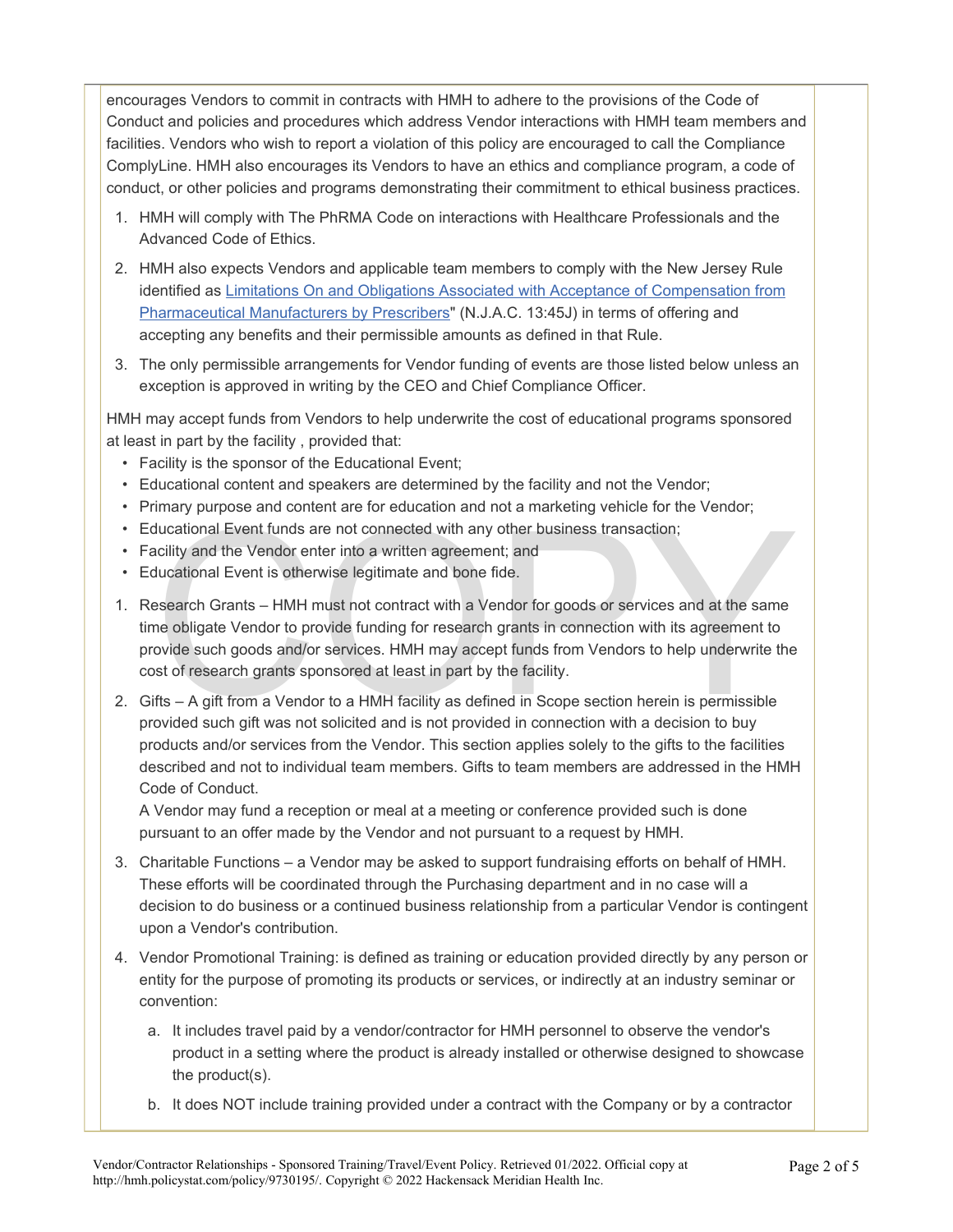to facilitate use of products or services it furnishes under an existing contract with HMH or its affiliates.

- c. Vendor-promotional training, including travel and accommodations/ lodging, may be accepted free of charge only when the business value to HMH outweighs any recreational or entertainment value of the training event, provided that the appropriate approvals are obtained in advance as outlined in the procedure described in this policy.
- 5. Vendor Supplied Meals: Modest meals will be permitted provided that the following provisions are met:
	- a. The meal is provided in connection to a bona fide training/education session.
	- b. The on-site training/education is conducted by the vendor.
	- c. The training can only be provided during a time when team members are normally having a meal and this is a meal that HMH would generally have to pay for.
	- d. The offer to provide the meal was made by the vendor and not requested by HMH.
- 6. Vendor Sponsored Seminars: refers to seminars, conferences, user review group meetings or other educational sessions sponsored and hosted directly by a vendor/contractor, (i.e. someone doing or seeking to do business with Hackensack Meridian or HMH-affiliated entity.)
	- a. It does include offers from vendor/contractors to pay for the registration fees, travel, lodging, and/or meals for HMH team members to attend conferences or seminars sponsored by a person or entity other than the inviting vendor/contractor.
	- The include offers from vendor/contractors to pay for the registration fees, travel, lodging,<br>and/or meals for HMH team members to attend conferences or seminars sponsored by a<br>person or entity other than the inviting vend b. Provided that the appropriate approvals are obtained in advance, invitations to attend vendor/ contractor-sponsored seminars, which may include free or reduced registration fees, travel, lodging and meals, may be accepted only when:
		- i. The event is not limited to Hackensack Meridian or Hackensack Meridian-affiliated companies or purchasing cooperative member participants (e.g., individuals from various companies and organizations have been invited to attend the event);
		- ii. No fee is charged to any invitee or, if a fee is charged for some portion of the event or a reduction given, the same fee is charged or same reduction is given to each invitee; and,
		- iii. The value to HMH must outweigh any recreational or entertainment value of the educational event.

## **Procedure**

A team member, other than a CEO, Senior Vice President or Hospital President, who receives an invitation to attend vendor/contractor-promotional training or - sponsored seminar, which may include travel, lodging or modest entertainment expenses must obtain the approval or his/her team leader and the business unit (e.g. hospital, home care, etc.) Vice President (VP) before accepting the invitation.

- 1. The invitation recipient will complete the Organizational Ethics form (attachment 1) Travel to Vendor Sponsored Programs and submit it to their team leader, who will in turn submit it to the business unit VP after his/her review.
- 2. The team leader and business unit VP (or Chief Operating Officer) will assess the situation, including making a calculation as to the amount of time to be spent on substantive matters as compared to the amount of time spent in recreational or entertainment activities, and the criteria in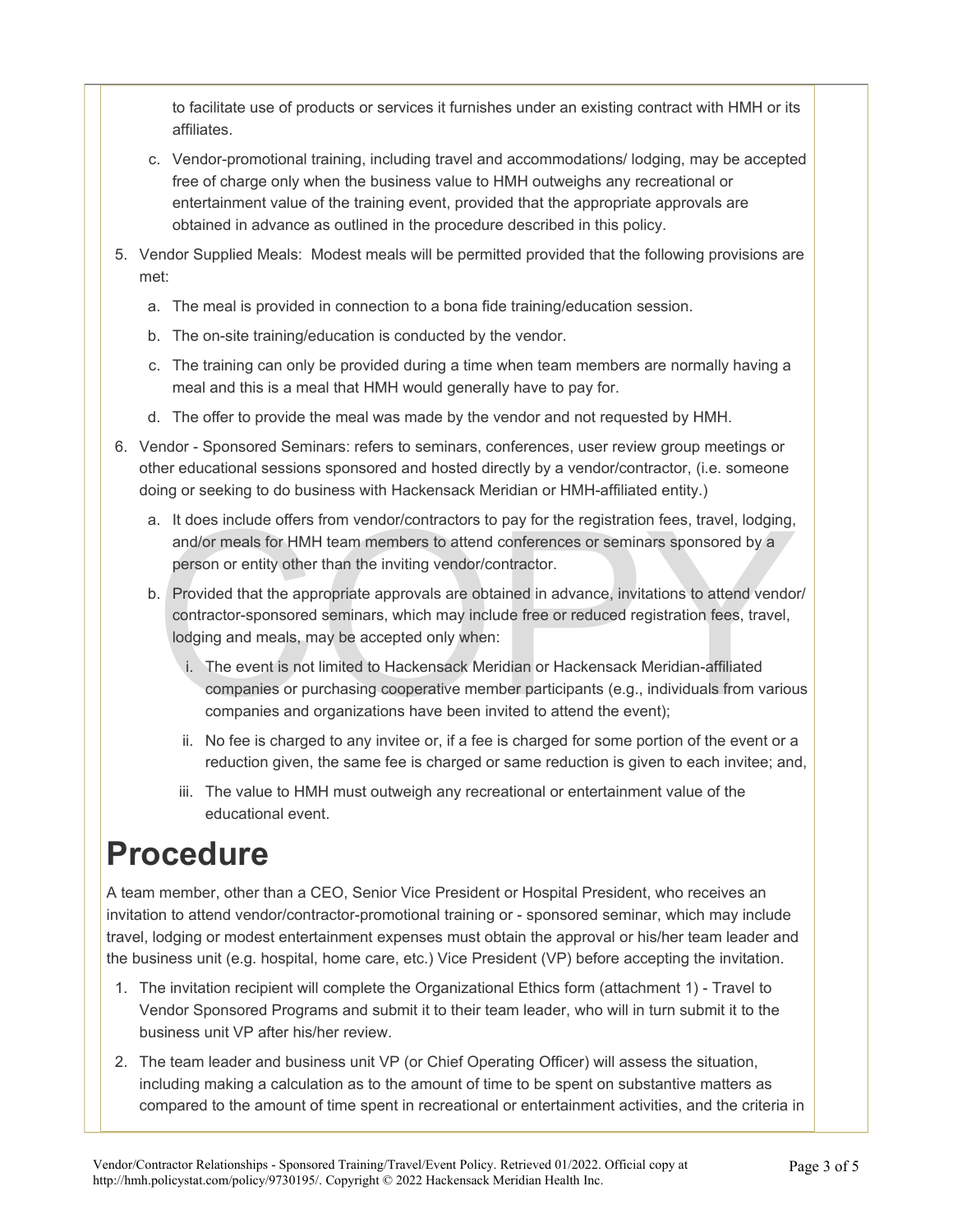9 b. i-iii of this policy. The amount of time engaged in substantive matters must predominate in order for acceptance to be permitted. The team member will provide the team leader (and VP) with sufficient information (such as an event agenda, course description and/or letter of invitation) for the team leader and VP to make the assessments required under this policy. The issuance of Continuing Education Units (CEU), if applicable, for the educational programs offered can be part of the assessment process.

- 3. If the VP and team leader determine that attendance is preferred despite the entertainment portion predominating over the substantive, the VP must obtain the advance written approval of the Executive Vice President of Hospital Operations or Executive Vice President of Finance & Partner Company Operations for Hackensack Meridian Health, or his/her designee (Executive VP.)
- 4. If attendance at a vendor/contractor-promotional training event or –sponsored seminar involves travel outside the continental United States or lodging in excess of two nights, the team member must also receive the approval of the Executive VP prior to accepting the invitation.
- 5. Copies of the approved Travel to Vendor Sponsored Program form will be retained by the VP or Executive VP (as applicable) for 3 years, and must be accessible to the Hackensack Meridian Compliance Officer on request.
- 6. Senior Vice Presidents and Presidents must follow the procedure outlined here, but submit the form and information for approval to the Executive VP in advance of accepting the invitation.

### **Vendor Attestation and Reporting**

The and momation for approval to the Executive VP in advance of accepting the invitation.<br> **COPY Attestation and Reporting**<br>
S will attest to compliance with this policy as part of the vendor qualification process (see<br>
st Vendors will attest to compliance with this policy as part of the vendor qualification process (see Administrative policy 4331988) and will be required to report violations of this policy via the Corporate Compliance ComplyLine (see Administrative policy 3438281).

#### **References**

Organizational Ethics Form

All revision dates: 2/10/17

#### **Attachments**

Vendor form.pdf

#### **Approval Signatures**

| <b>Step Description</b> | Approver                                   | Date    |
|-------------------------|--------------------------------------------|---------|
|                         | Thomas Flynn: SVP Chief Compliance Officer | 05/2021 |
|                         | Daniel McManus: Compliance Officer North   | 05/2021 |
|                         |                                            |         |